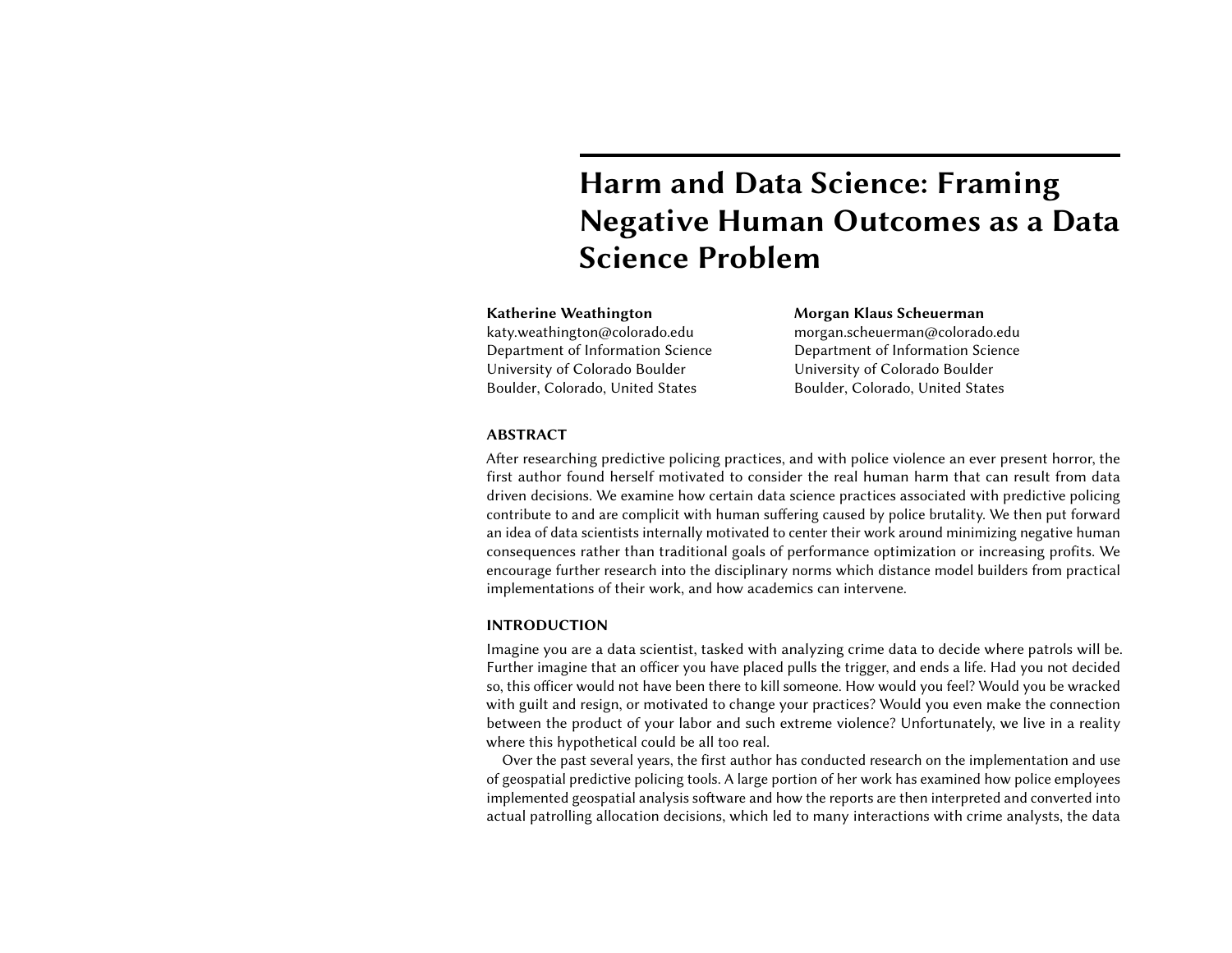scientists specifically tasked with analyzing crime data. In addition to exploring how these tools are being used by police, she questioned why these tools are being used. Understanding the motivations for predictive policing allows researchers to better understand the specific implementation practices chosen as well as provide feedback in a way that is more likely to be valued and implemented.

After the first author's various studies into predictive policing algorithms, and all the problems with them, the new wave of racist police violence inspired a new set of questions. The mental juxtaposition of those data scientists in crime labs and the armor clad riot police, both working for the same system, stuck in her head. How do these data scientists understand their place and connection with state sanctioned tools of violence? Do they recognize the role they might have played at all? Do they feel culpable or even guilty? Do they feel a motivation to make meaningful reform from within? You could also ask all of these questions of the data scientists at tech firms who built the predictive policing tools in the first place.

Questions such as these have haunted us for the past several months, and we have concentrated them into several questions for discussion and future research both within predictive policing and generalized to the field of data science as a whole. What are the real, human impacts of data science practices? Do data scientists see themselves as having a role in such impacts at all? If so, what do they feel about it? What can individual data scientists do to make meaningful changes? In particular, how can data scientists, who through their work reduce humans to mere data points, reconcile with the possibility of complicity in the destruction of human life? With industry and most of the public sector prioritizing performance optimization, we question whether it is possible for data scientists to make this change from the inside, or whether it is necessary to divest themselves from their corporate or governmental backers.

#### DATA-DRIVEN POLICING PRACTICES

Research has shown that officers who are aware of being in an algorithmically identified 'hotspot', that is, a geographically defined area with a relatively high rate of past or predicted crime, are more likely to take biased police action against racial minorities than those who are not in a hotspot [\[13\]](#page-4-0). Furthermore, it has been shown that there are significant racial biases in whom police choose to interact with and the extent of action taken in almost every aspect of policing [\[4–](#page-4-1)[7,](#page-4-2) [10,](#page-4-3) [12,](#page-4-4) [14,](#page-4-5) [16,](#page-4-6) [18,](#page-4-7) [19,](#page-4-8) [21,](#page-5-0) [23–](#page-5-1) [27\]](#page-5-2). In combination, this means that an officer who is placed in an algorithmically identified hotspot by data driven software are more likely to take drastic, potentially violent action against racial minorities. Were an algorithmically placed officer to take such a heightened action and cause serious, irreparable harm, then the data scientists who put them there would be a major link in the causal chain for that harm, creating an ethical quandry for the data scientist and possibly leading to intense guilt.

There are several further factors in the deployment of predictive policing tools which compound the ethical qualms of such scenarios. Firstly, many predictive policing and data driven criminal justice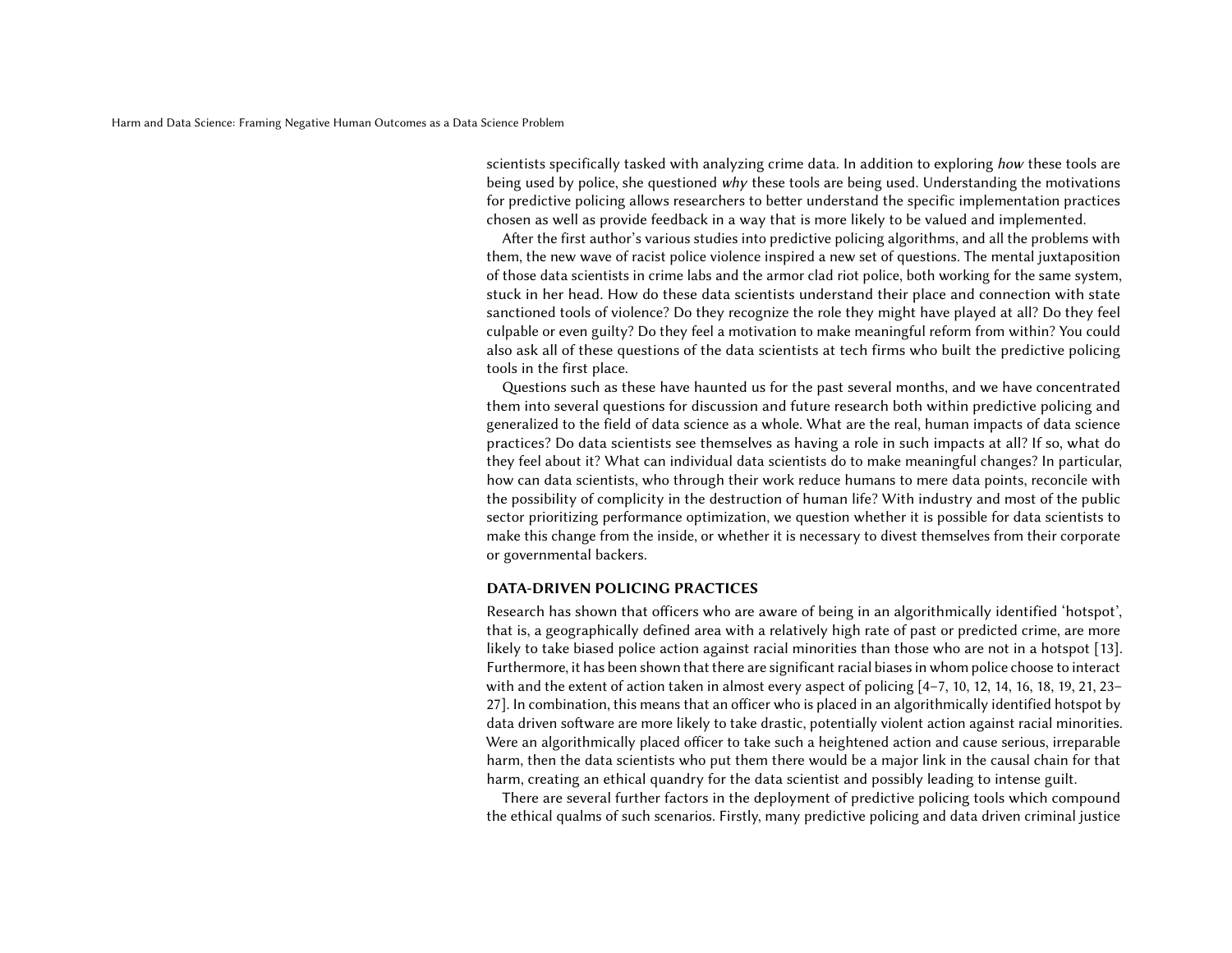tools are hidden behind black boxes, making it incredibly difficult to audit tools being used and verify any level of impartiality and prevent contesting decisions [\[2,](#page-4-9) [9\]](#page-4-10). Second, many crime lab workers lack specific training with and an intuitive understanding of the tools they implement [\[28\]](#page-5-3). Both of these highlight bad data science practices which absolutely could lead to biased arrests, police brutality, and even state sanctioned killings.

Often, the stated motive for using predictive policing tools was exclusively to increase officer efficiency [\[11\]](#page-4-11). However, there was a significant lack of attention to reducing bias in policing actions. Such goals demonstrate a failure to center human outcomes, instead focusing on saving money through promoting a purely technical concept of performance. Such a paradigm will clearly create ethical pitfalls; that is, some scenario where the immediate outcome is not harmful, but creates a scenario that can easily become incredibly harmful with the right circumstances.

Such ethical pitfalls are not limited to predictive policing itself. Recently, a data driven advertising service posted many Los Angeles Police Department recruitment ads on the alt-right website Breitbart [\[22\]](#page-5-4), which could lead to a higher number of extremely conservative, arguably fascist readers joining the police, and bring their own, often racially biased, political ideologies to what should essentially be an impartial and objective position. Even if the ad placements were based on pre-existing biases of American police, the data driven advertising creates a feedback loop of self-reinforcing biases. We can see the effects of this radicalizing of law enforcement in the Black Lives Matters (BLM) protests, where heavily armed right wing militia groups are supported and provisioned by the same police who teargas BLM protesters, even to the point of letting a right wing militia member kill two protesters and walk away [\[15\]](#page-4-12). Perhaps if recruitment advertisements had been on a more left wing web site, the bias would have been lessened.

#### CREATING HUMAN-FIRST SYSTEMS

While much has been said about biased outcomes of data science practices, it has often been in an abstract vacuum rather than grounded in the actual negative consequences of bias [\[8\]](#page-4-13). This allows data scientists to be able to justify almost any tool with some arbitrary accuracy rating, which reflects merely a mathematical concept of correctness and allows data scientists to distance themselves from the actual fallout of their work. It becomes a game of what one can do rather than what one should do, and is how we end up with dubious projects such as algorithmic ethnicity classifiers [\[17,](#page-4-14) [20\]](#page-4-15), which could easily be used as racist profiling tools.

A wide range of significant biases exist in the tools and practices created by data scientists. While many academics call for more equitable and unbiased systems, such a sentiment is rarely heard from non-academic working data scientists. And as data driven tools are implemented in increasingly impactful contexts [\[1\]](#page-4-16), data scientists have an increasing ethical duty to build systems which minimize the harm they cause, while centering that work around specific cases of human suffering rather than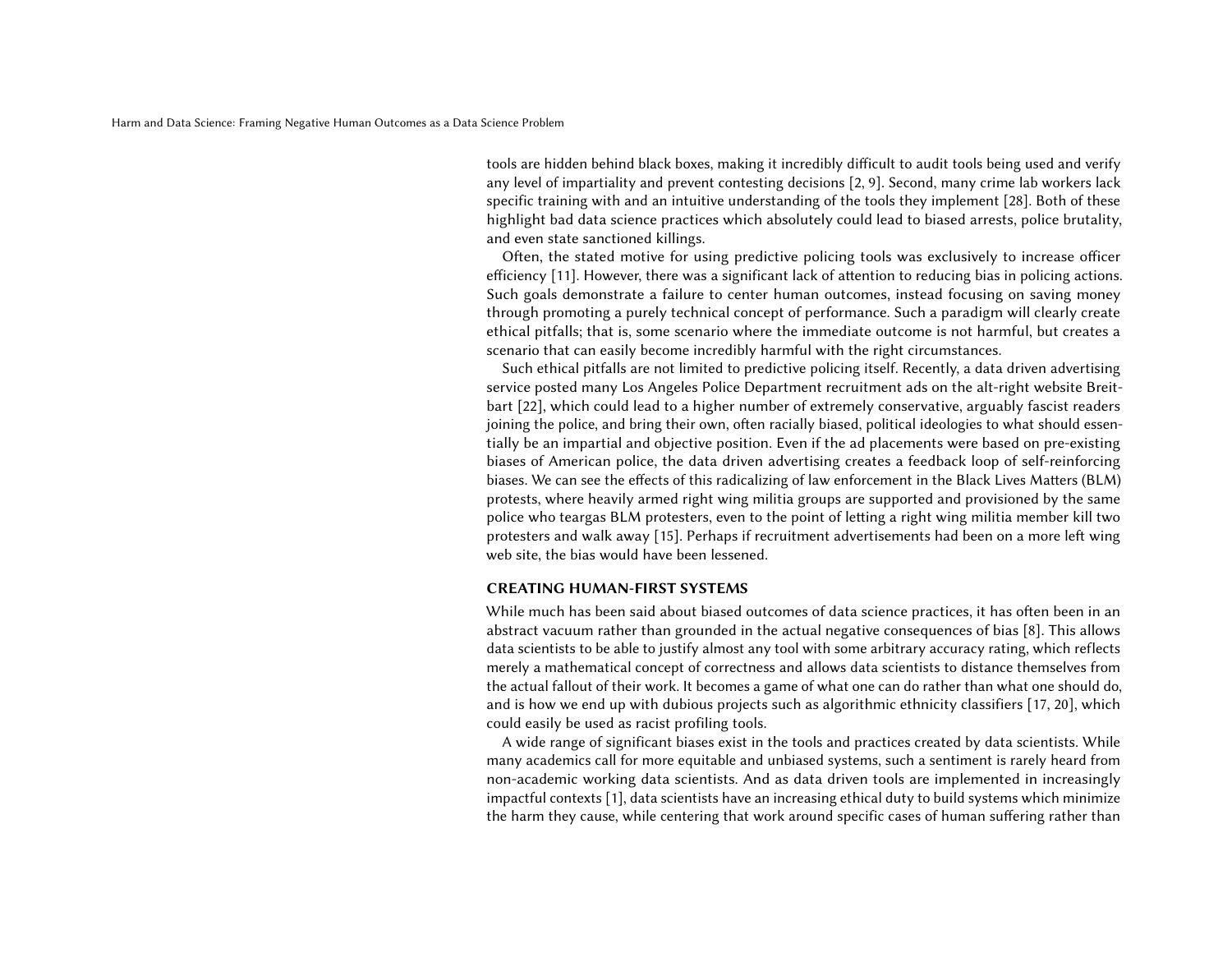optimizing performance. Though this can mean the same thing, such as with medical diagnostic tools, often one comes at the cost of the other.

Such a shift in motivation would encourage data scientists to know where data science does not belong at all. Not every situation calls for a big data machine learning tool [\[3\]](#page-4-17), yet building such a tool for every possible use leads to a wide variety of over-promising, under-performing tools which are never truly checked for the implications of their use. However, efforts limiting the availability of data science tools run opposed to the need for open, transparent tools. And thus such an attitude change must come from within the field itself and should be fostered by better ethical education practices. This raises a question of how academics can reduce the proliferation of garbage data science without hiding behind the blackboxes that cause us so many headache and without gatekeeping data science.

To allow for such a change requires acknowledging and changing one not-so-implicit bias of the data science field as a whole. As most tools are built at the behest of corporations, whether in house or at a dedicated software firm, these tools overwhelmingly serve to protect capital, increase revenue, and essentially reduce their human subjects to data points of their economic value. Thus we can visualize the data scientist pulled between two realities: the need to satisfy their employers, and the desire to follow their conscience. The academic community must consider this conflict when pushing for theory based solutions and devising new tools. Without acknowledging that first reality, academics are creating solutions only for academia, and prevent solutions from adequately translating to industry or the public sector. Without just leaving a company, as is often called for, what can a data scientist without a background in critical algorithm analysis realistically do while keeping their job? We suggest further discussion and research into empowering data scientists to reduce harm centered around real, grounded understandings of human harm.

# **CONCLUSION**

Grounded in a background in predictive policing, and in light of the widespread racial police brutality, we see how data science can contribute to human suffering and even death. We see how even in other contexts, the data science field has incredible power to destroy lives. Thus, we call for a critical examination of the systemic biases and practices in the field of data science which allow them to make systems which harm, and call for a paradigm shift towards building systems with an explicit of goal centering and empowering people. We ask what practicing data scientists, grounded in the technical aspects of data science rather than theory and ethics, can do? What changes can be made from within? What tools do they need to make these changes? What can academia do to facilitate real data scientists to make meaningful and ethical changes themselves?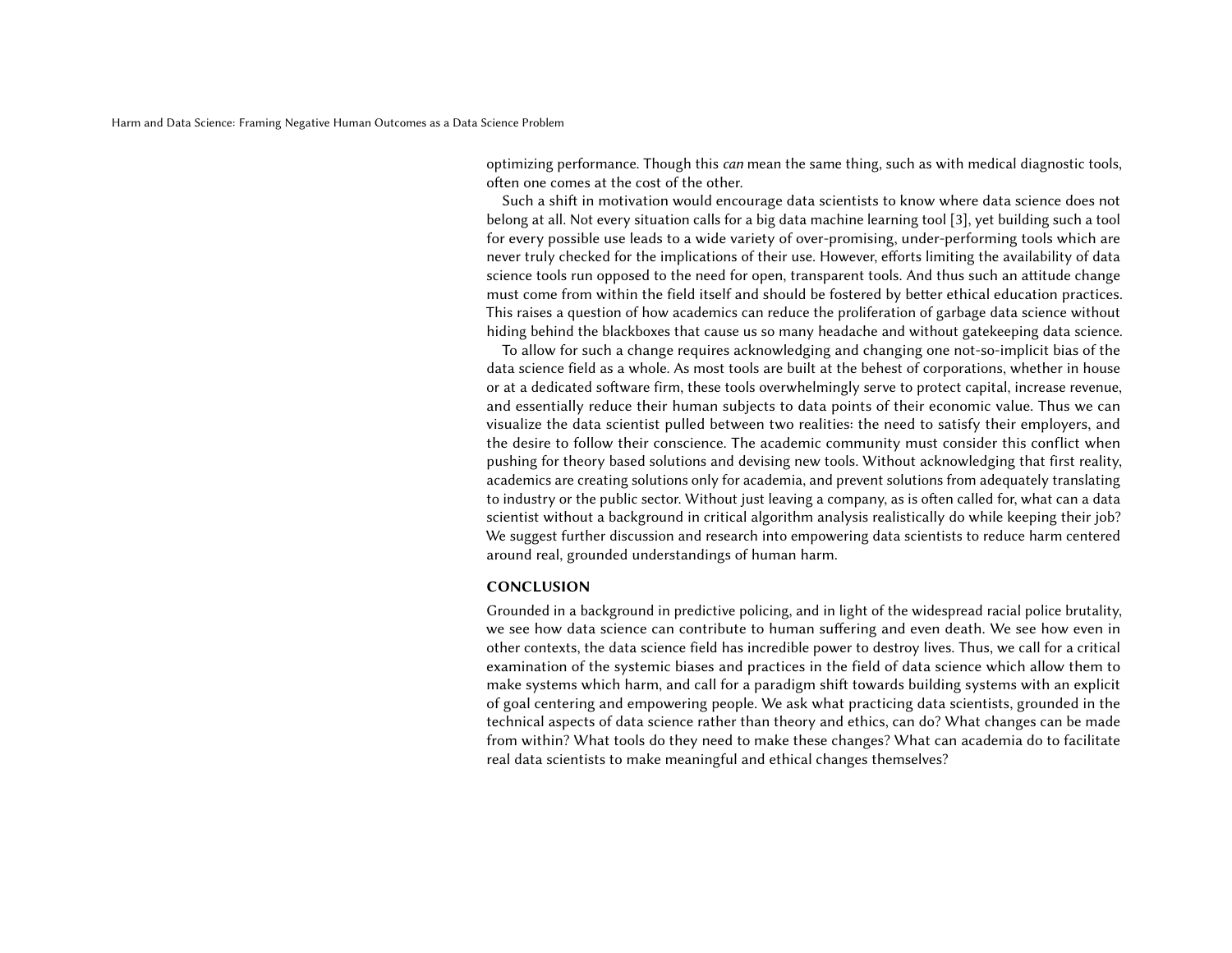Harm and Data Science: Framing Negative Human Outcomes as a Data Science Problem

#### REFERENCES

- <span id="page-4-16"></span>[1] 2015. Privacy expert argues "algorithmic transparency" is crucial for online freedoms at UNESCO knowledge café. (Dec 2015). [https://en.unesco.org/news/privacy-expert-argues-algorithmic-transparency-crucial-online-freedoms-unesco](https://en.unesco.org/news/privacy-expert-argues-algorithmic-transparency-crucial-online-freedoms-unesco-knowledge-cafe)[knowledge-cafe](https://en.unesco.org/news/privacy-expert-argues-algorithmic-transparency-crucial-online-freedoms-unesco-knowledge-cafe)
- <span id="page-4-9"></span>[2] Julia Angwin, Jeff Larson, Surya Mattu, and Lauren Kirchner. 2016. Machine Bias. [https://www.propublica.org/article/](https://www.propublica.org/article/machine-bias-risk-assessments-in-criminal-sentencing?token=sYBNO6t1202JOb6ILFkA_eTWzPmpol3N) [machine-bias-risk-assessments-in-criminal-sentencing?token=sYBNO6t1202JOb6ILFkA\\_eTWzPmpol3N](https://www.propublica.org/article/machine-bias-risk-assessments-in-criminal-sentencing?token=sYBNO6t1202JOb6ILFkA_eTWzPmpol3N)
- <span id="page-4-17"></span>[3] Eric P.S. Baumer and M. Six Silberman. 2011. When the Implication is Not to Design (Technology). In Proceedings of the SIGCHI Conference on Human Factors in Computing Systems (Vancouver, BC, Canada) (CHI '11). Association for Computing Machinery, New York, NY, USA, 2271–2274.<https://doi.org/10.1145/1978942.1979275>
- <span id="page-4-1"></span>[4] Frank R. Baumgartner, Derek A. Epp, Kelsey Shoub, and Bayard Love. 2017. Targeting young men of color for search and arrest during traffic stops: evidence from North Carolina, 2002–2013. Politics, Groups, and Identities 5, 1 (2017), 107–131. <https://doi.org/10.1080/21565503.2016.1160413>
- [5] Katherine Beckett, Kris Nyrop, and Lori Pfingst. 2006. Race, drugs, and policing: Understanding disparities in drug delivery arrests. Criminology 44, 1 (2006), 105–137.
- [6] Benjamin Bowling. 2018. Pulled over: how police stops define race and citizenship. Policing and Society 28, 5 (2018), 626–629.<https://doi.org/10.1080/10439463.2018.1473978>
- <span id="page-4-2"></span>[7] James W Buehler. 2017. Racial/ethnic disparities in the use of lethal force by US police, 2010-2014. American journal of public health 107, 2 (2017), 295–297.
- <span id="page-4-13"></span>[8] David Danks and Alex John London. 2017. Algorithmic Bias in Autonomous Systems. International Joint Conferences on Artificial Intelligence Organization, 4691–4697.<https://doi.org/10.24963/ijcai.2017/654>
- <span id="page-4-10"></span>[9] Julia Dressel and Hany Farid. 2018. The accuracy, fairness, and limits of predicting recidivism. Science Advances 4, 1 (Jan 2018).<https://doi.org/10.1126/sciadv.aao5580>
- <span id="page-4-3"></span>[10] Ronnie A Dunn. 2009. Measuring racial disparities in traffic ticketing within large urban jurisdictions. Public Performance & Management Review 32, 4 (2009), 537–561.
- <span id="page-4-11"></span>[11] Steven J. D'Amico, Shoou-Jiun Wang, Rajan Batta, and Christopher M. Rump. 2002. A simulated annealing approach to police district design. Computers Operations Research 29, 6 (2002), 667–684. [https://doi.org/10.1016/S0305-0548\(01\)00056-9](https://doi.org/10.1016/S0305-0548(01)00056-9)
- <span id="page-4-4"></span>[12] Jeffrey Fagan, Anthony A Braga, Rod K Brunson, and April Pattavina. 2016. Stops and stares: Street stops, surveillance, and race in the new policing. Fordham Urb. LJ 43 (2016), 539.
- <span id="page-4-0"></span>[13] Andrew Guthrie Ferguson. 2012. Predictive policing and reasonable suspicion. *Emory LJ* 62 (2012), 259.
- <span id="page-4-5"></span>[14] Sharad Goel, Justin M. Rao, and Ravi Shroff. 2016. Precinct or prejudice? Understanding racial disparities in New York City's stop-and-frisk policy. The Annals of Applied Statistics 10, 1 (March 2016), 365–394.<https://doi.org/10.1214/15-AOAS897>
- <span id="page-4-12"></span>[15] Isiah Holmes. 2020. Disparate treatment of militia, protesters in Kenosha. [https://wisconsinexaminer.com/2020/08/27/](https://wisconsinexaminer.com/2020/08/27/disparate-treatment-of-militia-protesters-in-kenosha/) [disparate-treatment-of-militia-protesters-in-kenosha/](https://wisconsinexaminer.com/2020/08/27/disparate-treatment-of-militia-protesters-in-kenosha/)
- <span id="page-4-6"></span>[16] William C. Horrace and Shawn M. Rohlin. 2016. How Dark Is Dark? Bright Lights, Big City, Racial Profiling. The Review of Economics and Statistics 98, 2 (2016), 226–232. [https://doi.org/10.1162/REST\\_a\\_00543](https://doi.org/10.1162/REST_a_00543)
- <span id="page-4-14"></span>[17] S. Hosoi, E. Takikawa, and M. Kawade. 2004. Ethnicity estimation with facial images. In Sixth IEEE International Conference on Automatic Face and Gesture Recognition, 2004. Proceedings. 195–200.
- <span id="page-4-7"></span>[18] Tammy Rinehart Kochel, David B Wilson, and Stephen D Mastrofski. 2011. Effect of Suspect Race on Officers' Arrest Decisions. Criminology 49, 2 (2011), 473–512.
- <span id="page-4-8"></span>[19] Joscha Legewie. 2016. Racial Profiling and Use of Force in Police Stops: How Local Events Trigger Periods of Increased Discrimination. Amer. J. Sociology 122 (09 2016), 379–424.<https://doi.org/10.1086/687518>
- <span id="page-4-15"></span>[20] Xiaoguang Lu, Anil K Jain, et al. 2004. Ethnicity identification from face images. In Proceedings of SPIE, Vol. 5404. 114-123.